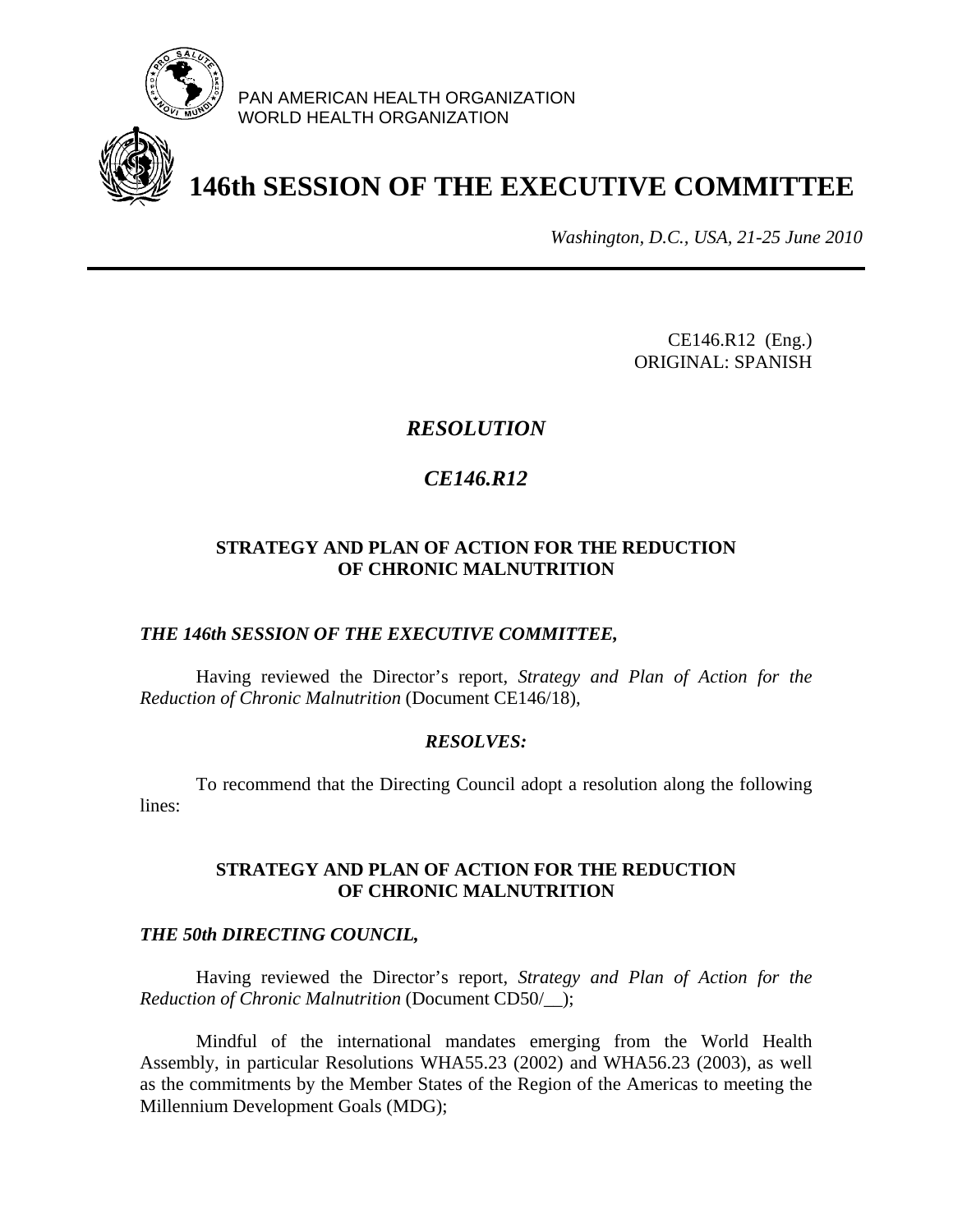CE146.R12 (Eng.) Page 2

 Recognizing the consequences of child undernutrition for physical and cognitive development, immune response, and the risk of illness or premature death, as well as for educational performance and functional capacity, human capital formation, productivity, and individual and collective well-being;

 Recognizing the right of children to develop physically, mentally, morally, spiritually, and socially in a healthy and normal manner and with freedom and dignity;

 Recognizing that living conditions and undernutrition early in life contribute to the development of overweight, obesity, and chronic diseases (including diabetes, hypertension, and atherosclerosis, and others), with serious consequences for the wellbeing of the population, the social burden of resulting disability, and the years of productive life lost;

 Underscoring that, in the Region of the Americas, the height-for-age indicator is a better reflection of both prolonged lack of access to an adequate diet and the effect of other social factors associated with poverty, and that, with the current trend in this indicator, several countries may not be able to meet target 2 of MDG 1 by the year 2015 and are unlikely to achieve MDGs 4 and 5;

 Reiterating that nutrition is a determinant of human development and, at the same time, is affected by a series of social and economic determinants;

 Recognizing the high degree of complementarity between this and other strategies, such as the Regional Strategy and Plan of Action on Nutrition in Health and Development, 2006-2015, and OAS General Assembly resolution "Support for Efforts to Eradicate Child Malnutrition in the Americas" (AG/RES. 2346 [XXXVII-O/07]);

 Welcoming the conceptual and operational framework for addressing malnutrition (acute and chronic malnutrition, overweight, obesity, and specific micronutrient deficiencies) reached by interagency consensus in the Pan American Alliance for Nutrition and Development (APND),

#### *RESOLVES:*

1. To endorse the Strategy and approve the Plan of Action for the Reduction of Chronic Malnutrition and its consideration in development policies, plans and programs, proposals, and the discussion of national budgets to enable the creation of the conditions for preventing chronic malnutrition.

2. To urge Member States to: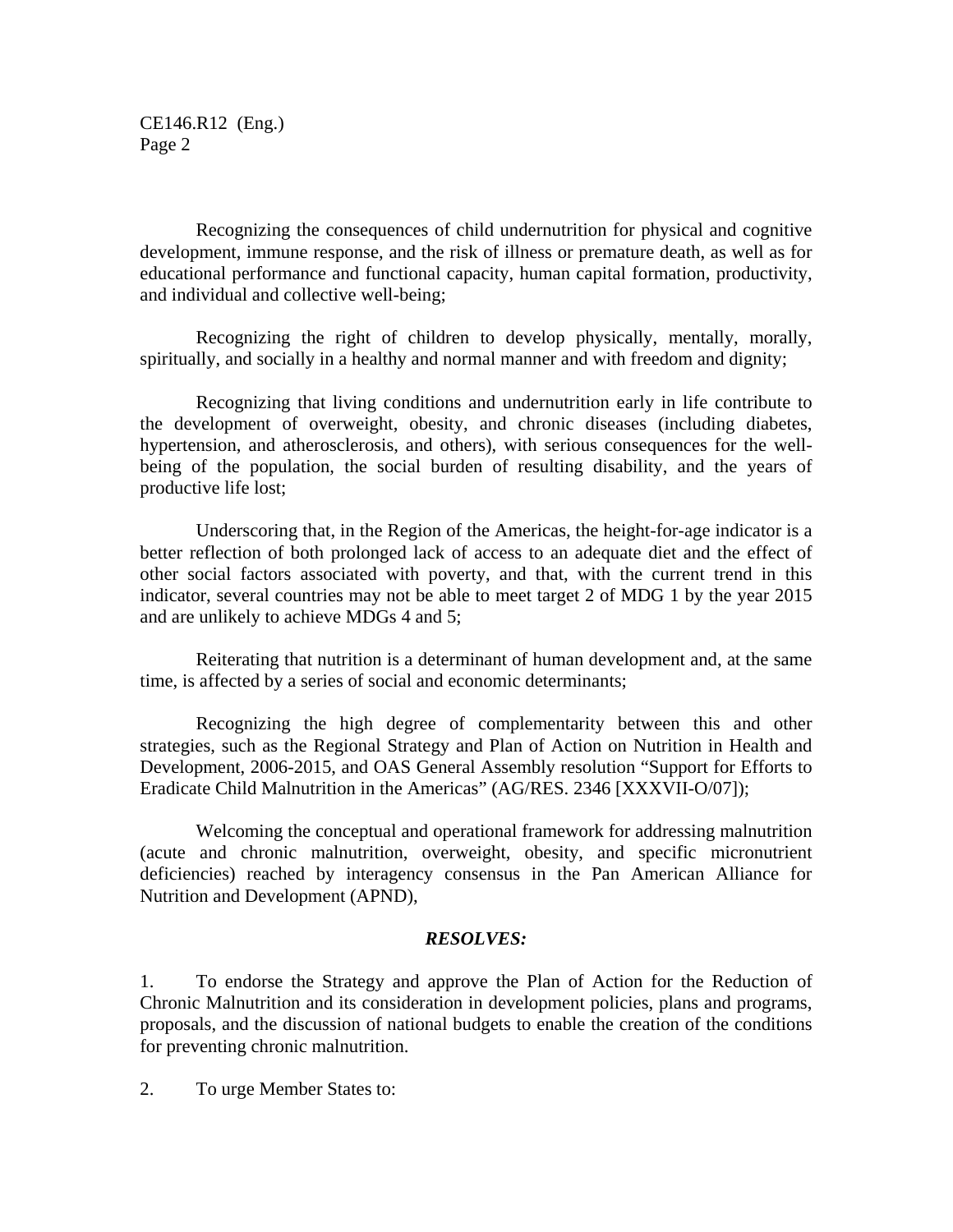- (a) give priority to intersectoral actions for the prevention of chronic malnutrition;
- (b) promote dialogue and coordination between ministries and other public institutions, as well as between the public and private sectors and civil society, in order to achieve national consensus on the social determinants and life course approaches to the prevention of chronic malnutrition;
- (c) propose and implement interministerial policies, plans, programs, and interventions with a view to preventing chronic malnutrition at all levels of government of the Member States;
- (d) set up an integrated monitoring, evaluation, and accountability system for policies, plans, programs, and interventions that will make it possible not only to determine their impact in terms of reducing chronic malnutrition but the situation of their social determinants and guide timely decision-making;
- (e) put processes in place for internal review and analysis of the relevance and viability of the Strategy and Plan of Action based on national priorities, needs, and capabilities.
- 3. To request the Director to:
- (a) provide support to the Member States, in collaboration with other international agencies, for an internal analysis of the applicability of the Strategy and Plan of Action and the implementation of activities for its execution;
- (b) promote the implementation and coordination of the Strategy and Plan of Action, ensuring that it cuts across the Organization's various program areas and different regional and subregional contexts;
- (c) promote and consolidate cooperation with and among countries, as well as the sharing of experiences and lessons learned;
- (d) promote the inclusion of independent external evaluations in measuring the reduction of chronic malnutrition;
- (e) support human resources development and capacity building and the delivery of quality services;
- (f) promote the establishment of national, municipal, and local partnerships with other international agencies, scientific and technical institutions, nongovernmental organizations, organized civil society, the private sector, and others, employing the integrated interventions agreed upon by the Alliance;